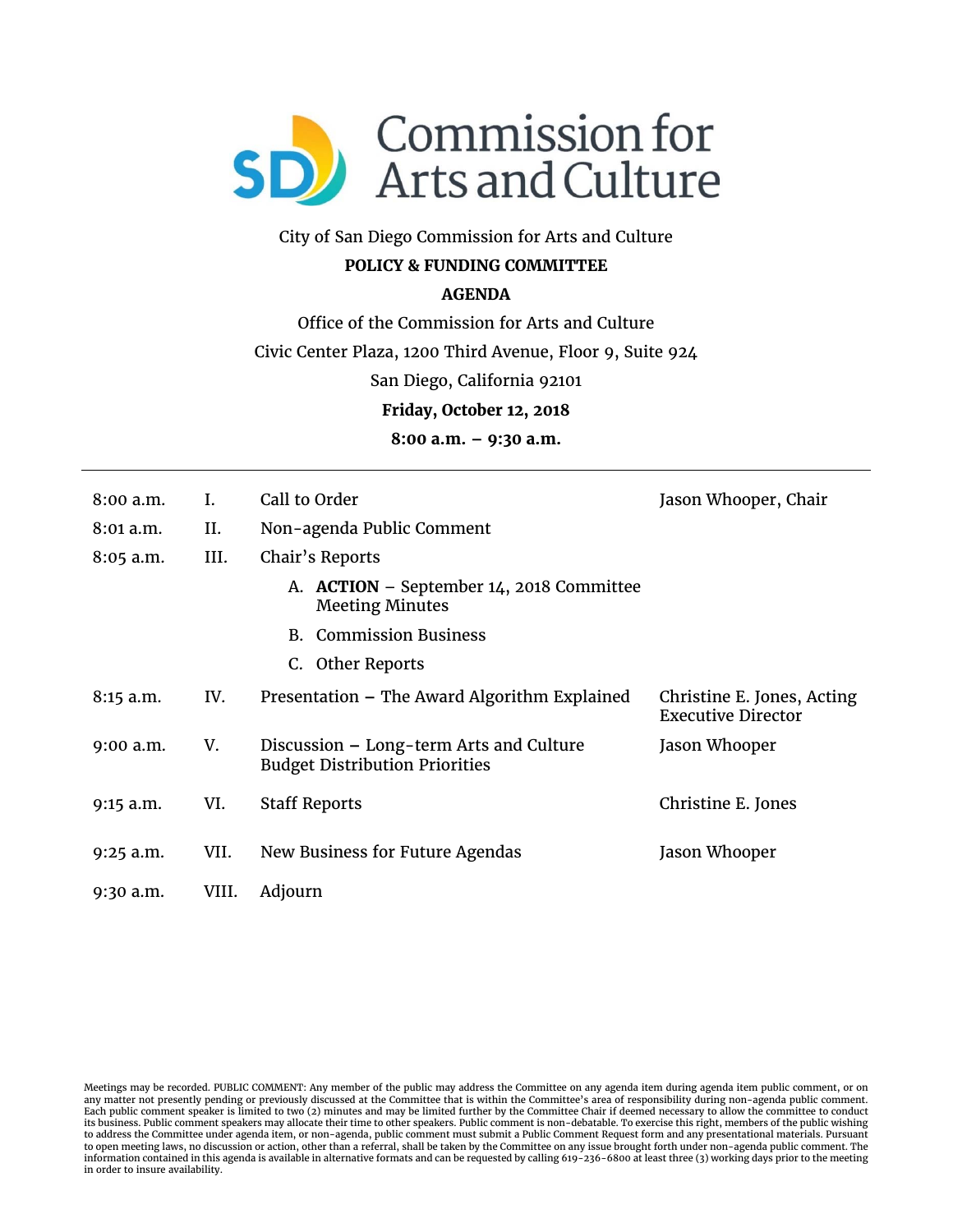

#### City of San Diego Commission for Arts and Culture

#### **POLICY & FUNDING COMMITTEE**

**MINUTES** 

### **Friday, September 14, 2018**

Members Present Jason Whooper, Chair Ann Bossler, Vice Chair Vernon Franck Udoka Nwanna Janet Poutré, Ex Officio

Members Absent Roberta Alexander Staff Present Christine E. Jones Leticia Gomez Franco

- I. Call to Order Commissioner Jason Whooper called the City of San Diego (City) Commission for Arts and Culture's Policy & Funding Committee to order at 8:08 a.m. at the office of the Commission for Arts and Culture (Commission), Civic Center Plaza, 1200 Third Avenue, Floor 9, Suite 924, San Diego, California 92101.
- II. Non-agenda Public Comment
	- Kristen Mihalko (Balboa Park Cultural Partnership) commented on a recently held brainstorming session and presented the results to the Policy & Funding Committee.
	- Michael Rennie (Poway Center for the Performing Arts Foundation) commented on the services provided by Poway Onstage and the service area and beneficiaries of their programming.
- III. Chair's Reports
	- A. **ACTION – July 13, 2018 Meeting Minutes** Commissioner Jason Whooper initiated discussion on this item. **Commissioner Jason Whooper made a motion to approve the Policy & Funding Committee meeting minutes of July 13, 2018. Commissioner Vernon Franck seconded the motion. The vote was 3-0-1; the motion passed.**

Yea: Bossler, Franck, Whooper (3)

Nay: (0)

Abstention: Nwanna (1)

Recusal: (0)

B. Commission Business – Commissioner Jason Whooper commented on the recent brainstorming meeting hosted by Arts+ Culture San Diego which he and Commissioner Ann Bossler attended and found to be very insightful. He also reminded Commissioners about the dates for special Policy & Funding Committee meetings scheduled for October 18, 2018 and November 15, 2018 at 8:30 am to 10:00 am. Discussion topics included the sourcing of potential topics for special meetings and a desire for inclusivity. Additional special meeting dates and topics would be added, if needed. Further discussion topics included outreach efforts for brainstorming sessions, session organizers, addressing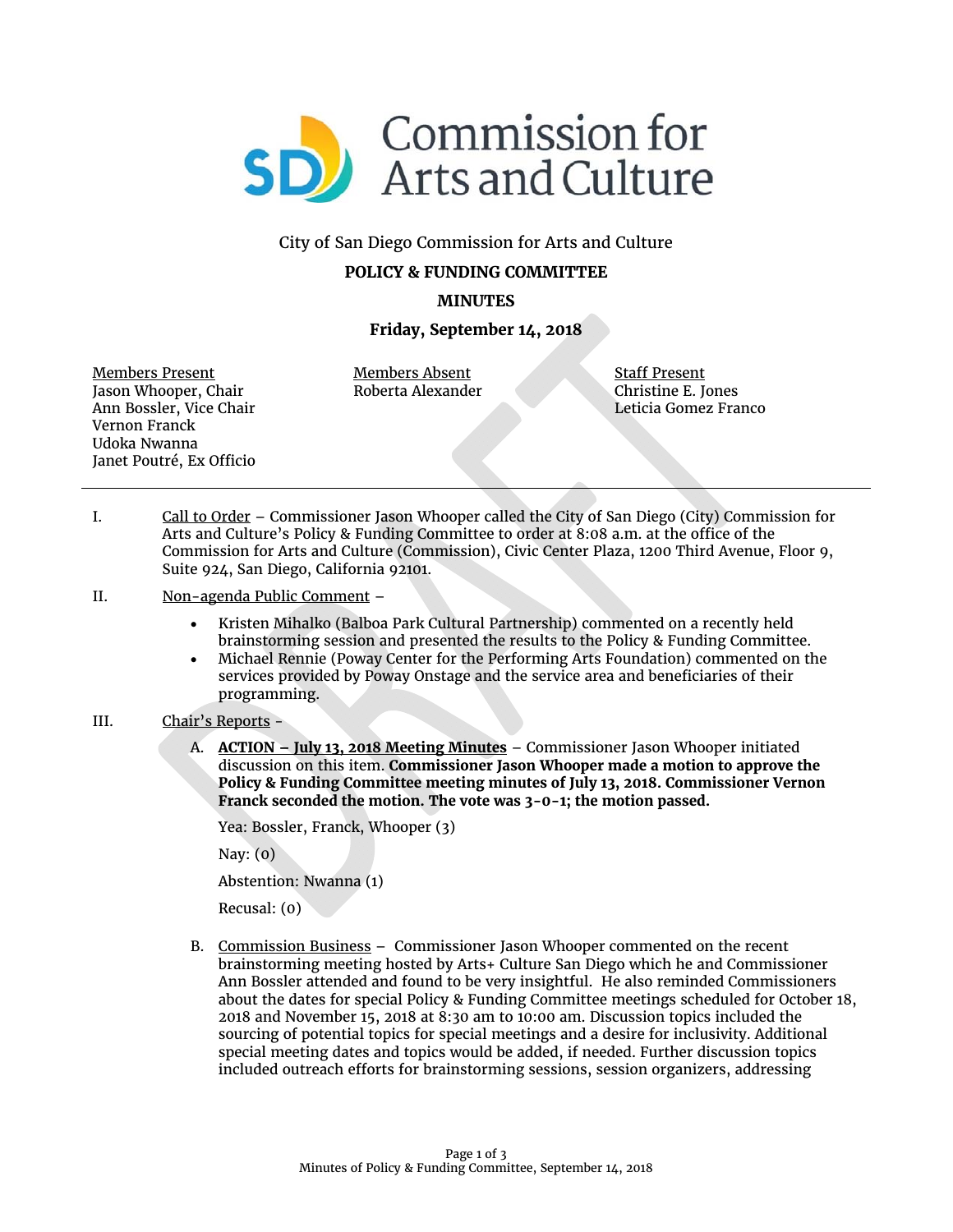knowledge gaps, diversity in feedback, differentiating between the interests of contracted organizations and the interests of the public.

- C. Other Reports None
- IV. Presentations Summary of Feedback from FY18 Contracted Nonprofit Organizations' Final Reports–Commissioner Whooper initiated discussion on this item. Acting Executive Director, Christine E. Jones presented a summary of the feedback received from Fiscal Year 2018 Organizational Support Program and Creative Communities San Diego contracted nonprofit organizations. She explained that feedback collected as a part of the contractors' final reports was analyzed for reoccurring themes and patterns. She highlighted common themes related to pressing issues facing arts and culture nonprofit organizations in San Diego, including barriers to success for organizations such as audience development, access to affordable space, lack of media coverage and lack of public will for arts and culture. She also highlighted feedback related to the Organizational Support Program and Creative Communities San Diego application process, which was overwhelmingly positive and included thoughtful suggestions such as the availability of online resources and the improvement of lead times/deadlines. Discussion topics included the overall positive content and feedback in the report.
- V. Discussion- Long-term Arts and Culture Budget Distribution Priorities Acting Executive Director Christine E. Jones provided an overview of the Commission's role in the development of the departmental budget priorities, including program area consideration and use of percentages to determine distribution priorities. Information provided included timeline for budget recommendations, a summary of FY19 budget priorities, and the programs and services provided by the Commission. Discussion topics included a request for Commission budgets vs. actuals information, cultural and strategic planning, allocating funds in budget priorities for a cultural plan, cultural plan funding spread over multiple years, cultural plan as a long-term goal, role of staff and consultants in plan process, an analysis of current distribution of awards for equitability, return on investment and effectiveness, the algorithm, an understanding of how the business of the Commission happens, the City's discontinuance of limiting award amounts for new applicants in FY19 funding cycle to ensure fair procurement practice and Council Policy 100-03 language on who is eligible to apply for funding.

#### VI. Staff Reports –

- A. Horton Plaza Theater Foundation Acting Executive Director Christine E. Jones gave a brief presentation on Horton Plaza Theater Foundation, its mission, governance, program offerings, collaborations, the City's relationship to Horton Plaza Theater Foundation, current lease status and funding allocations from the City. Discussion topics included securing theater space as property changes owners, City's funding obligation, Horton Plaza Theater Foundation's operating budget, tenant-landlord relationship, funding sources, request for more information about the City's relationship with the Horton Plaza Theatre Foundation, use of space and the importance of safeguarding this cultural asset.
- B. Other Reports Acting Executive Director Christine E. Jones reported that contracting for the Fiscal Year 2019 Organizational Support Program and Creative Communities San Diego funding cycle is off to a great start and the office's internal Key Performance Indicator of having 50% of FY19 contracts routed for signature due on October 31st was met at the end of August. Jones also reported that Fiscal Year 2020 funding cycle Request for Qualifications and application guidelines for Organizational Support Program and Creative Communities San Diego are scheduled to be released next week.

#### Public Comment:

 Sandra Simmons (Horton Plaza Theater Foundation) commented on Horton Plaza Theater's Foundation current funding and budget status.